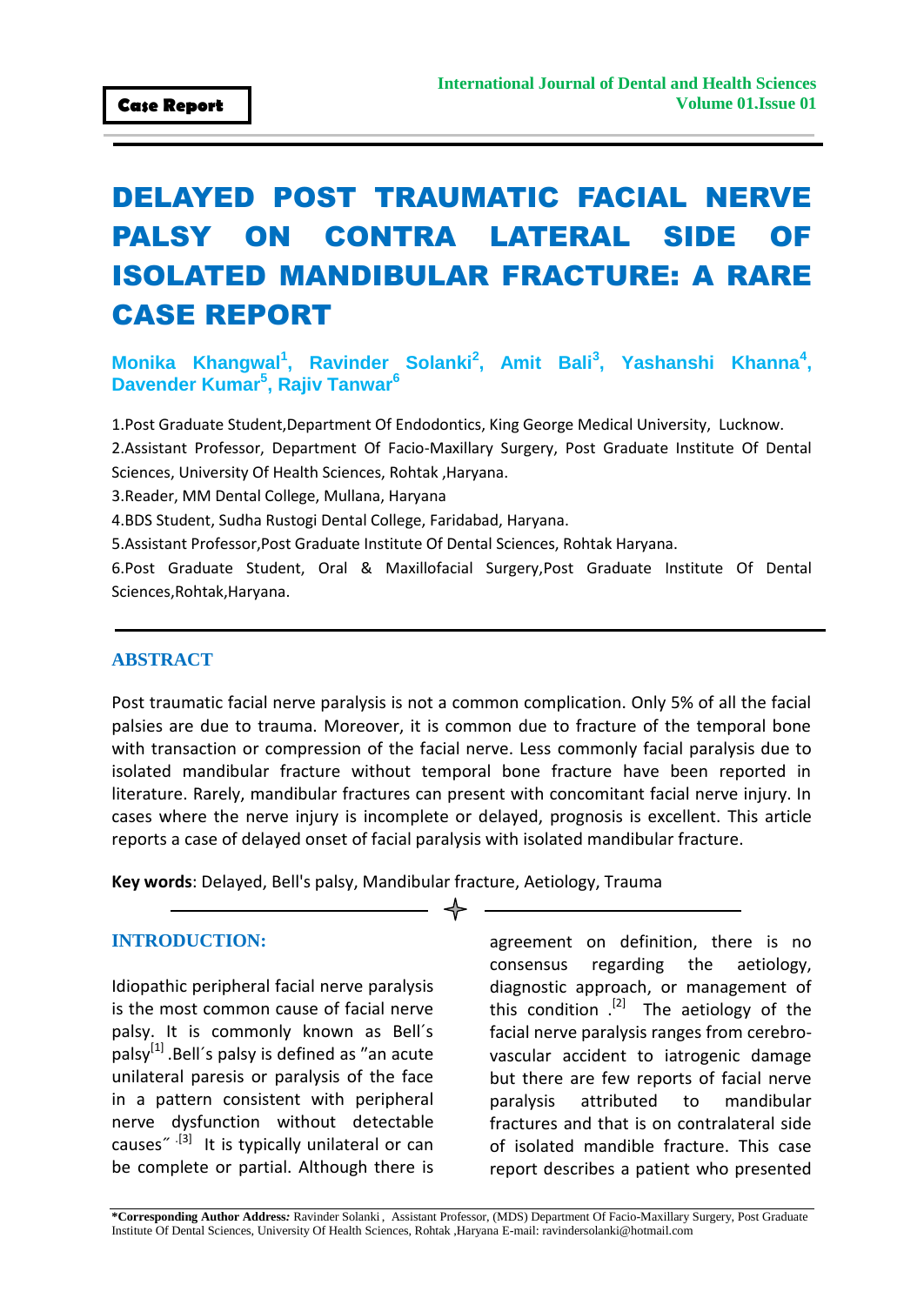with right parasymphysis & left subcondylar fracture of the mandible & facial paralysis of the right side which develop after the 48 hours of the trauma. [4]

# **CASE DETAIL:**

A 30 year old male patient reported to the emergency department with history of road traffic accident (RTA) when he was hit from side by a fast running car, with no bleeding from nose and ear with no loss of consciousness. Patient could not explain that from which side his head or face striked with road. Right parasymphysis fracture & left subcondylar fracture of mandible was Initial diagnosis which was confirmed by radiological investigations (fig1). Patient was fully conscious with Glasgow Coma Scale (GCS) 15. After getting blood investigations done, Erich arch bar applied & normal occlusion achieved by maxillo-mandibular fixation on 3<sup>rd</sup> day of injury. Open reduction & fixation was planned after pre-anaesthetic check up. Next day morning i.e.  $4^{th}$  day, patient complained of inability to close his right eye. On examination grade 4 (table 1) facial paralysis of the right side of the face was present (fig 2, & 3). Surgery was postponed & patient was referred to neurosurgeon for expert opinion. Neurosurgeon advised CT-scan of the head & there were not any extradural or intradural hematoma & no temporal bone fracture was seen (fig. 4). Otolaryngologist also ruled out any abnormality after complete examination. However we prescribed the tablet prednisolone 60 mg per day in divided doses for 1 week & then slowly tapering it. After the clearance of neurosurgeon & ENT surgeon, the patient was planned to operate under general anaesthesia. ORIF

done with 2.5 mm stainless steel mini bone plates (fig 5). Patient was referred for physiotherapy of the affected area of face two days after surgery. Significant improvement was recorded with physiotherapy in 4 weeks (fig 6) & complete recovery in 20 weeks (fig. 7).

## **DISSCUSION:**

Post traumatic facial nerve palsy account for up to 5% of all cases of facial paralysis. <sup>[5]</sup> Despite the unpredictable nature of the traumatic injuries certain individual nerves are predispose to isolated damage. These include not only the limb nerves but also the facial & spinal accessory nerve . <sup>[6]</sup> The most common cause of unilateral facial paralysis after the trauma is fracture of the temporal bone with either compression place on the facial nerve by displacement of the bony fragments, soft tissue oedema, localized hematoma, or traumatic disruption of the nerve . <sup>[5-8]</sup> Only a handful of cases of unilateral facial paralysis secondary to isolated mandibular fracture without temporal bone fracture have been reported in literature. Most of these have been occurred as a result of ipsilateral condylar fracture or temporal bone fracture. To the best of our knowledge no case of delayed onset peripheral facial palsy contralateral to condylar fracture without associated temporal bone fracture has been documented.

Interesting point is that the patient had no temporal bone fracture, head injury, or abnormal otological findings. These facts suggested the peripheral cause for the lower motor type of facial paralysis in this case. In this patient delayed onset of facial palsy is noted i.e. 72 hrs later of injury. Causes of facial palsy in this case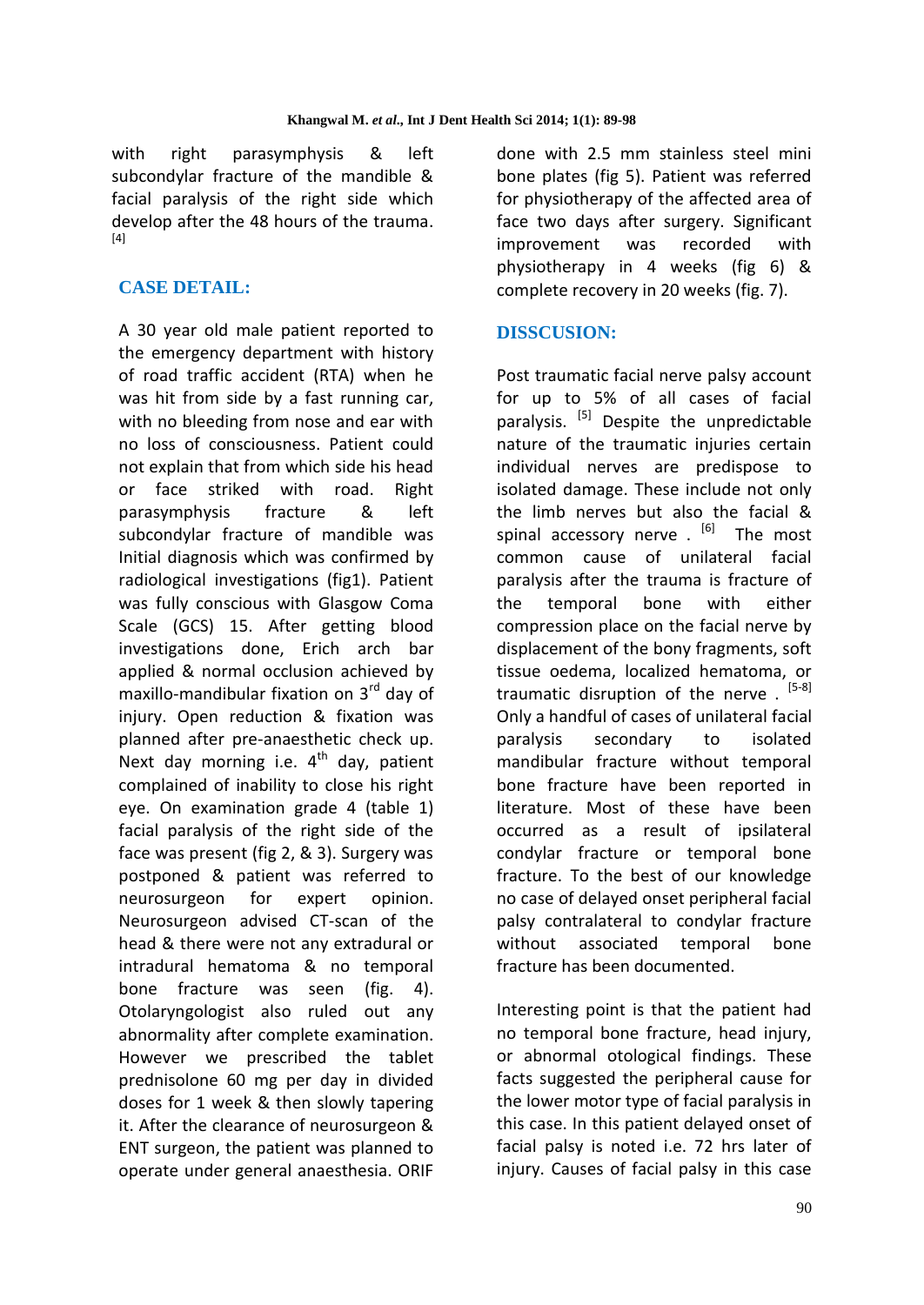may be delayed arterial spasm, thrombosis or external compression from bony fragment or soft tissue oedema. [5,10] (table 2). If facial palsy develop immediately after the trauma it indicate that either nerve is completely lacerated or contused but delayed onset indicate other causes as mentioned above.

Vascular disturbances consequent upon oedema is the probable cause of delayed onset of palsy in this case as supported by Brusati & Paini.<sup>[9]</sup>

It is important to identify patient with immediate or delayed onset facial palsy, however many of trauma patients usually sustained severe head injury or comatose. Hence some time it is difficult to find out whether it is a delayed onset facial paralysis or emergency department miss the finding on initial examination. This patient was fully conscious when he reported after the RTA & facial nerve paralysis was not present. It develops later i.e. 48 hour after the trauma.

House Brackman system of grading the facial nerve injuries is most commonly used to describe the extent of injury (table 1) & can help predict the likelihood of spontaneous recovery of facial nerve function . <sup>[11]</sup> Evaluations of the patient with traumatic facial nerve injury include, audiological test, electromyography, & high resolution computed tomographic images.  $[5]$  Other investigation include – serum testing for rising antibody titre to herpes virus, salivary polymerase chain reaction for herpes simplex virus & herpes zoster virus, & serological test for lyme disease. Topognostic test & electroneurography may give useful prognostic information but remain

research tool . [6,12-14] Blood test for syphilis, infectious mononucleosis, HIV, leukemia, sarcoidosis may be required. Disappearance of deep tendon reflexes should be check to establish a diagnosis of Guillain- Barre syndrome . <sup>[9,15-17]</sup> In this patient all investigations were within normal range.

 Aims of the treatment in facial paralysis are to speed up recovery, to prevent corneal ulceration & restore the blink response. [18,19] Seiff & Chang describe a stage management approach to eyelid paralysis following facial nerve paralysis (table 3).  $[20]$  Management of facial nerve palsy begin with by taking the thorough clinical history followed by comprehensive examination . [21,22] Treatment is divided into 3 parts as describe in table 4.

Spontaneous complete recovery occurs in 70% of the cases. In most cases remission begin within 3-4 weeks, with complete spontaneous recovery within 6 month, however associated physiological or pathological condition may alter the prognosis (table 5).<sup>[23]</sup>

## **CONCLUSION:**

In trauma patient primary focus should be the identification of more severe injuries but if facial nerve paralysis is present it also require a considerable attention. In case of delayed presentation as in this case immediate consultation of neurosurgeon & ENT surgeon is require to rule out the other causes.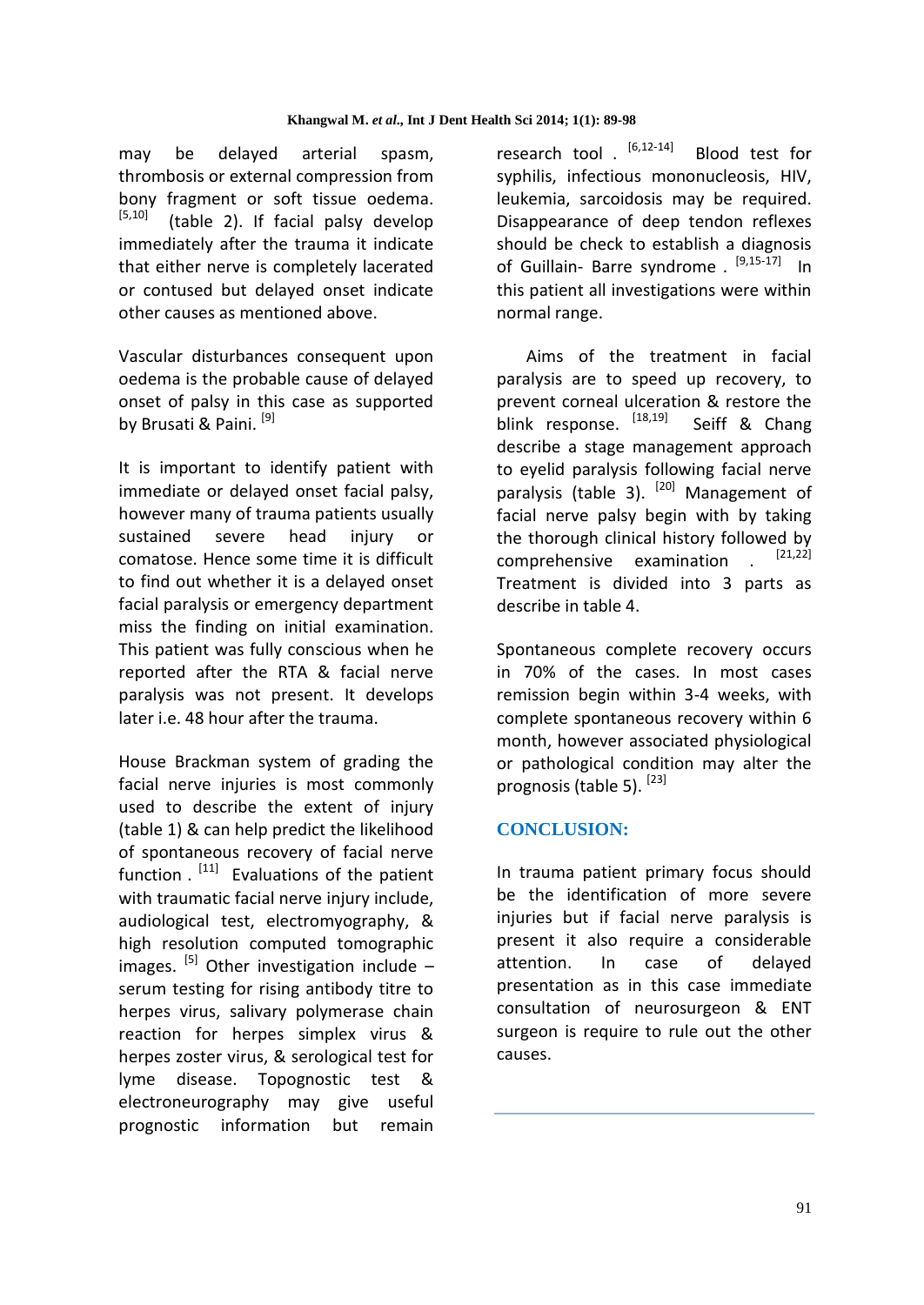#### **REFERENCES:**

- 1. Vasilis Danielides, George Patrikskos, Christina, Sophia Nousia, Aristides Bartzokas et al. Weather conditions and Bell´s palsy: five year study and review of the literature. BMC Neurology.2001;1;7.doi:10.1186/1471 -2377
- 2. Mellissa Rodrigues De Araujo, Marcedo Rodrigues Azenha, Marcos Mauricio Capelari,Clovis Marzola. Management of Bell´s palsy: A report of 2 cases. JCDA. 2008: 74 (9): 823- 826
- 3. Bell C. On the nerves: giving an account of some experiment on their structure and functions which lead to a new arrangement of the system. Phil Trans R Soc Lond. 1821: 111: 398- 428
- 4. Anthony G Marron, Rodrigo Salinas. Bell´s palsy. West J. Med. 173 (4): 266- 268
- 5. Briggitte M. Baumann, Jannifer Jaeecki. Post traumatic delayed facial nerve palsy. Americal Journal of Emergency Medicine. 2008: 26: 115 e 1- 115 e 2
- 6. Jun Kimura. Electrodiagnosis of cranial nerves. Acta Neurologica Taiwanica. 2006: 15 (1): 2-12
- 7. M.A. Al Muharragi, E.C. O' Sullivan. Unilateral facial nerve paralysis following an infected lower third molar. Int J. Oral Maxillofac. Surg. 2010: 39: 192-195
- 8. L.J. Vanopdenbosch, J.W. Casselman. Bell´s palsy with ipsilateral numbness. J. Neurol Neurosurg. Psychiatry. 2008: 76: 1017-1018
- 9. Brusati R, Paini P. Facial nerve injury secondary to lateral displacement of the mandibular ramus. Plast reconstr surg.1978: 62:728-733
- 10. S. Kumar, R. Gupta. Simultaneous bilateral facial palsy as a result of isolated mandibular fracture; Int. J. Oral Maxillofac. Surg. 2006: 35: 1156- 1159
- 11. Michael Gladwell, Christopher Viozzi. Temporal bone fractures: A review for the oral & maxillofacial surgeon. J. Oral Maxillofac. Surg. 2008: 66: 513-52
- 12. N. Jullian Holand, Graeme M. Weiner: Recent development on Bell´s palsy. BMJ. 2004: 329: 553-557
- 13. Dobie R.A. Test for cranial nerve function. Otolaryngology head and neck surgery. New York. Mosby,1998: 2757-2766
- 14. Jo Piercy. Bell´s palsy; BMJ. 2005: 330: 1374-1376
- 15. Aradhana Kaushal, Walter J. Curran. For whom the Bell´s palsy tolls? Am J. Clin. Oncol. 2009 : 32 (4): 450-451
- 16. Daqiang Qin, Zhiyuan Ouyand, Wei Luo. Familial recurrent Bell´s palsy. Neurology India. 2009: 57 (6): 783-784
- 17. Vishal Jain, Anagha Deshmukh, Stephen Gollomp. Bilateral facial paralysis case presentation and discussion of differential diagnosis. J Gen. Intern. Med. 2006: 21 (7): c7-c10
- 18. T.S. Shafshak. The treatment of facial palsy from the point of view of physical and rehabilitation medicine. Euro.Medico.Phys. 2006: 42: 41-47
- 19. John R. De. Almeida, Gordon H. Guyatt, Vincent Y.W. Lin, Joseph M.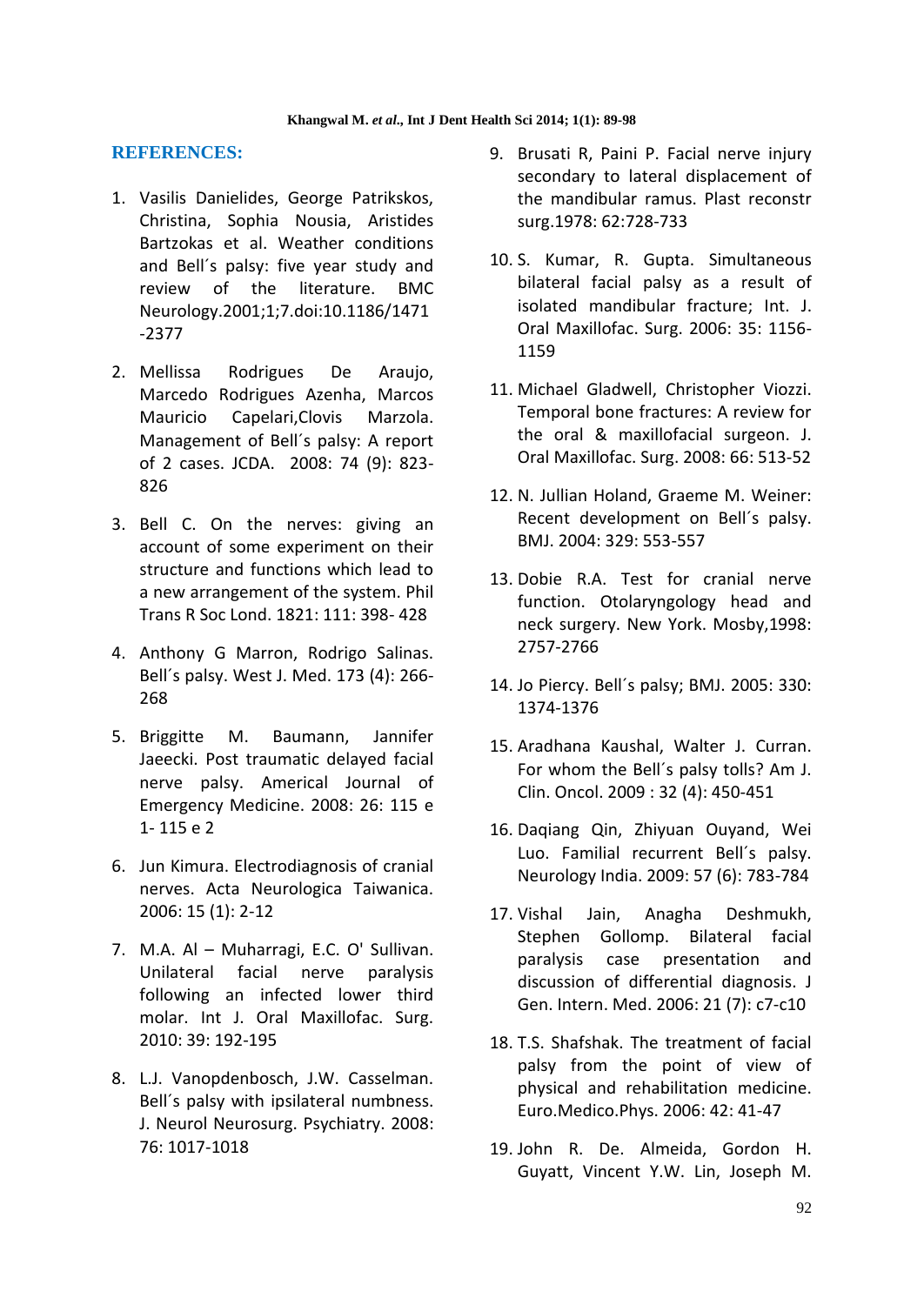#### **Khangwal M.** *et al***., Int J Dent Health Sci 2014; 1(1): 89-98**

Chem. Combined corticosteroid & antiviral treatment for Bell´s palsy. JAMA. 2009 : 302 ( 9): 985-993

- 20. Seiff SR, Chang J. The staged management of ophthalmic complications of facial nerve palsy. Opthal Plast Reconstr Surg. 1993: 9:241-249
- 21. Richard A.C. Hughes. Treating nerves: from anecdote to systematic review. J.R.Soc Med. 2003: 96 (9): 432-435
- 22. Imran Rehman, S. Ahmed Sadiq: Opthalmic management of facial nerve palsy. A review. Survey of Ophthalmology. 2007: 52 (2): 121-144
- 23. House JW, Brackmann DE. Facial nerve grading system. Otolaryngol Head Neck Surg. 1985: 93: 146-147

#### **FIGURES:**



Fig 1: Panoramic radiograph showing fracture right parasymphysis & left subcondylar region



Fig 2: No horizontal wrinkle on right side of forehead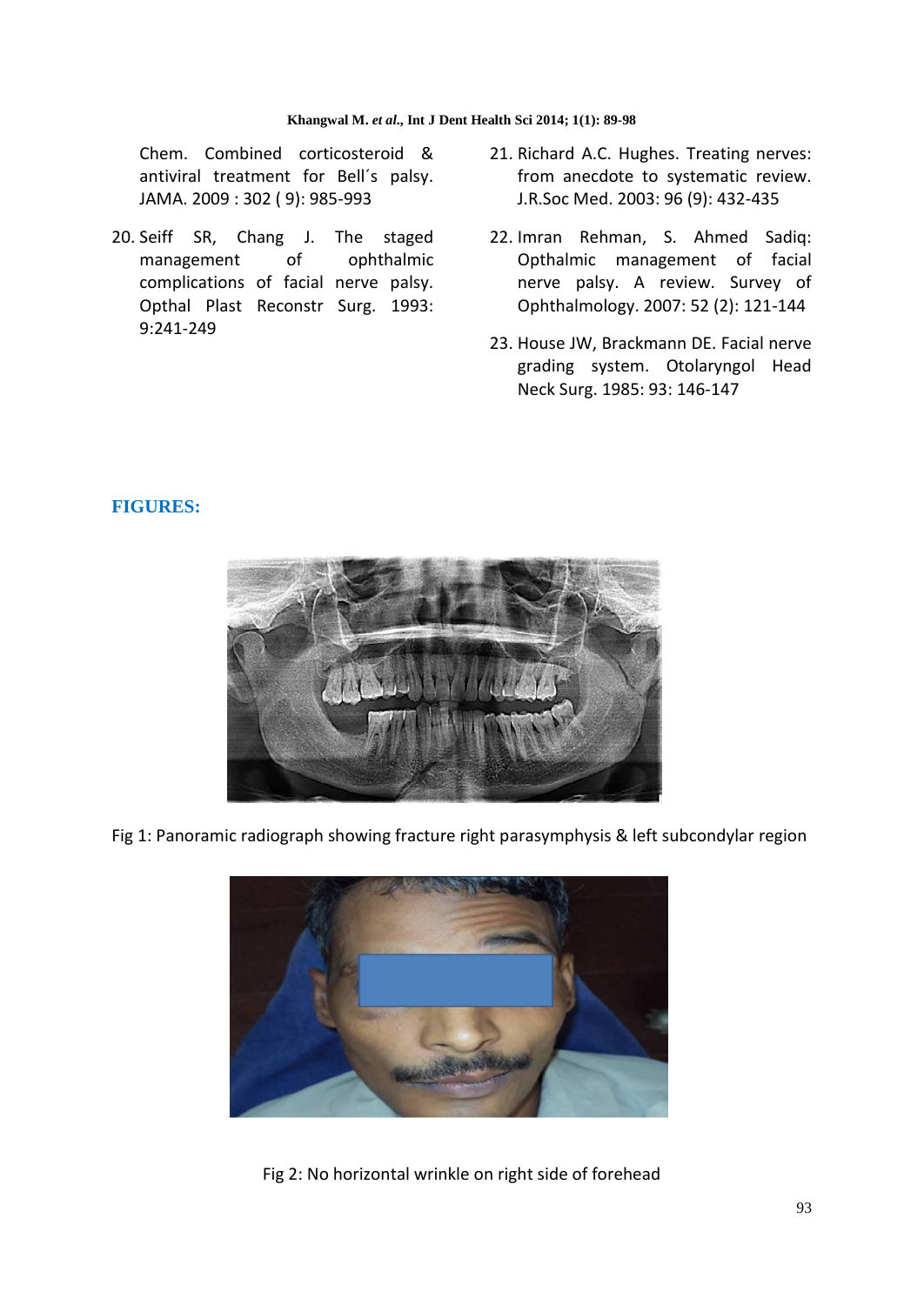**Khangwal M.** *et al***., Int J Dent Health Sci 2014; 1(1): 89-98**



Fig 3 : Deviation of angle of mouth on smiling toward normal (left) side



Fig 4 : CT-Scan of head showing no fracture in temporal bone



Fig 5: Post operative panoramic radiograph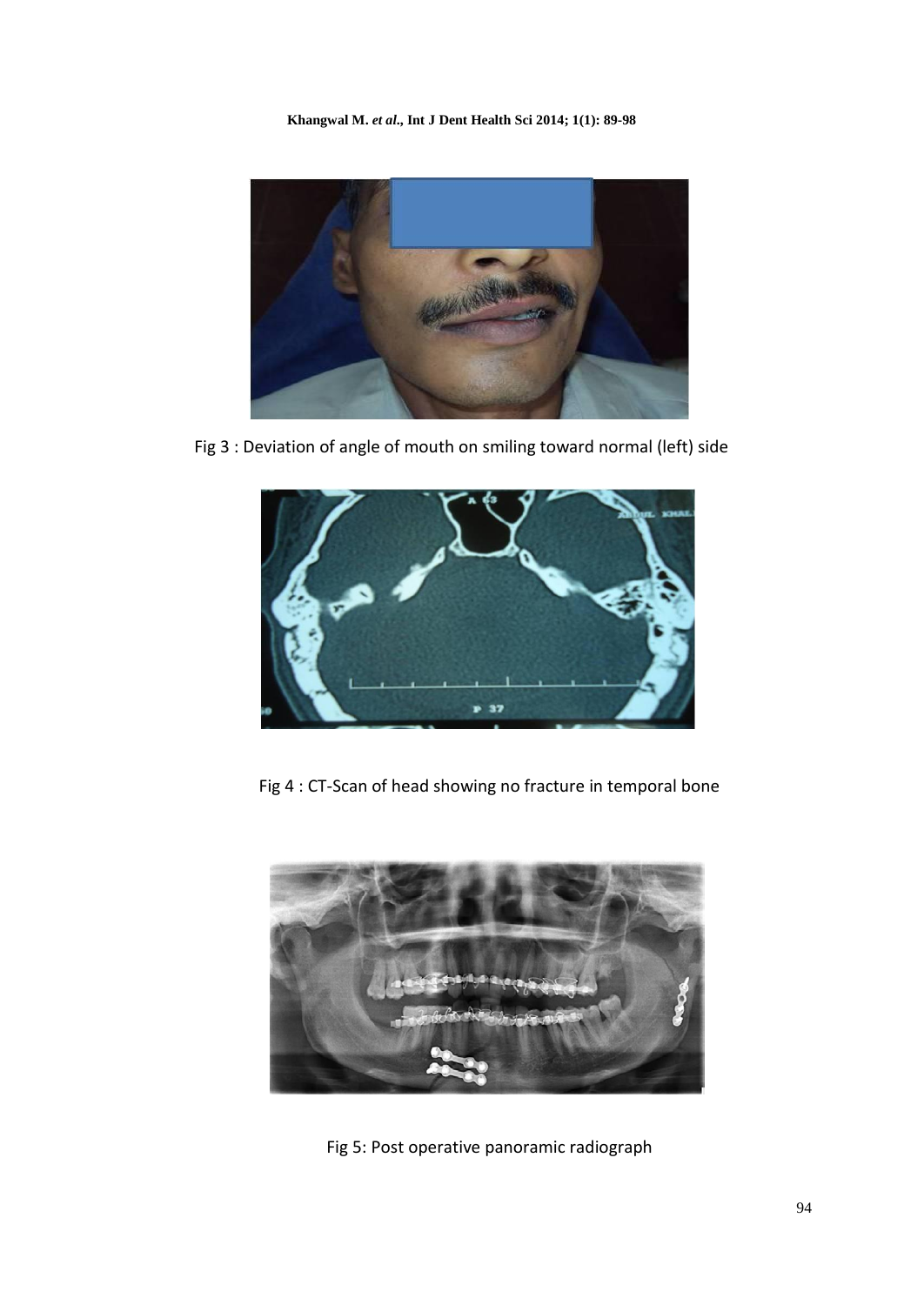**Khangwal M.** *et al***., Int J Dent Health Sci 2014; 1(1): 89-98**



Fig 6 : Showing improved closure of the right eye after 4 weeks



Fig 7 : Showing complete closure of the right eye after 20 weeks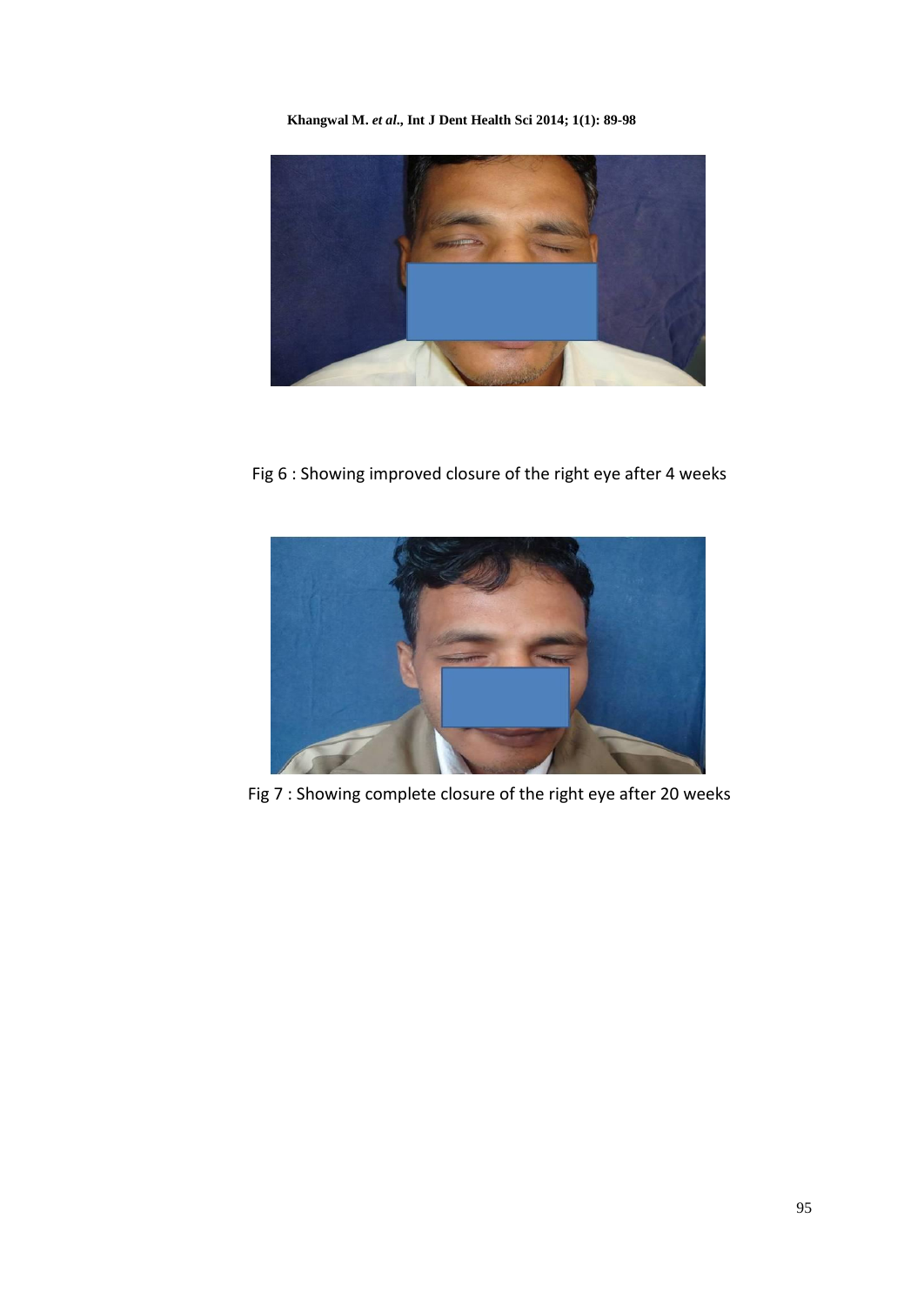#### **Khangwal M.** *et al***., Int J Dent Health Sci 2014; 1(1): 89-98**

# **TABLES:**

| TABLE 1: House Brackman grading system for facial paralysis |  |  |  |
|-------------------------------------------------------------|--|--|--|
|-------------------------------------------------------------|--|--|--|

| Grade 1 | Normal function                                                   |
|---------|-------------------------------------------------------------------|
| Grade 2 | Mixed dysfunction                                                 |
| Grade 3 | Reduced forehead function, noticeable<br>synkinesis & contracture |
| Grade 4 | No forehead movement, incomplete<br>eye closure, asymmetric mouth |
| Grade 5 | Minimal movement                                                  |
| Grade 6 | No movement                                                       |

Note – Data from House JW, Brackmann DE<sup>23</sup>

# **Table 2:Causes of delayed onset facial palsy**

| 1. Vascular disturbances consequent upon oedema |
|-------------------------------------------------|
| 2. Delayed arterial spasm                       |
| 3. Thrombosis                                   |
| 4. External compression from bony fragment      |
| 5.Soft tissue oedema                            |

Note – Data from Briggitte M. Baumann, Jannifer Jaeecki<sup>5</sup> & S. Kumar, R. Gupta<sup>10</sup>

## **Table 3:Seiff & Chang classification of facial palsy management**

| Stage 1 | Supportive                  |
|---------|-----------------------------|
| Stage2  | General facial reanimation  |
| Stage 3 | Lower lid support           |
| Stage 4 | Passive upper lip animation |
| Stage 5 | Dynamic lid animation       |
| Stage 6 | Soft tissue repositioning   |

Note – Data from Seiff SR, Chang J $^{20}$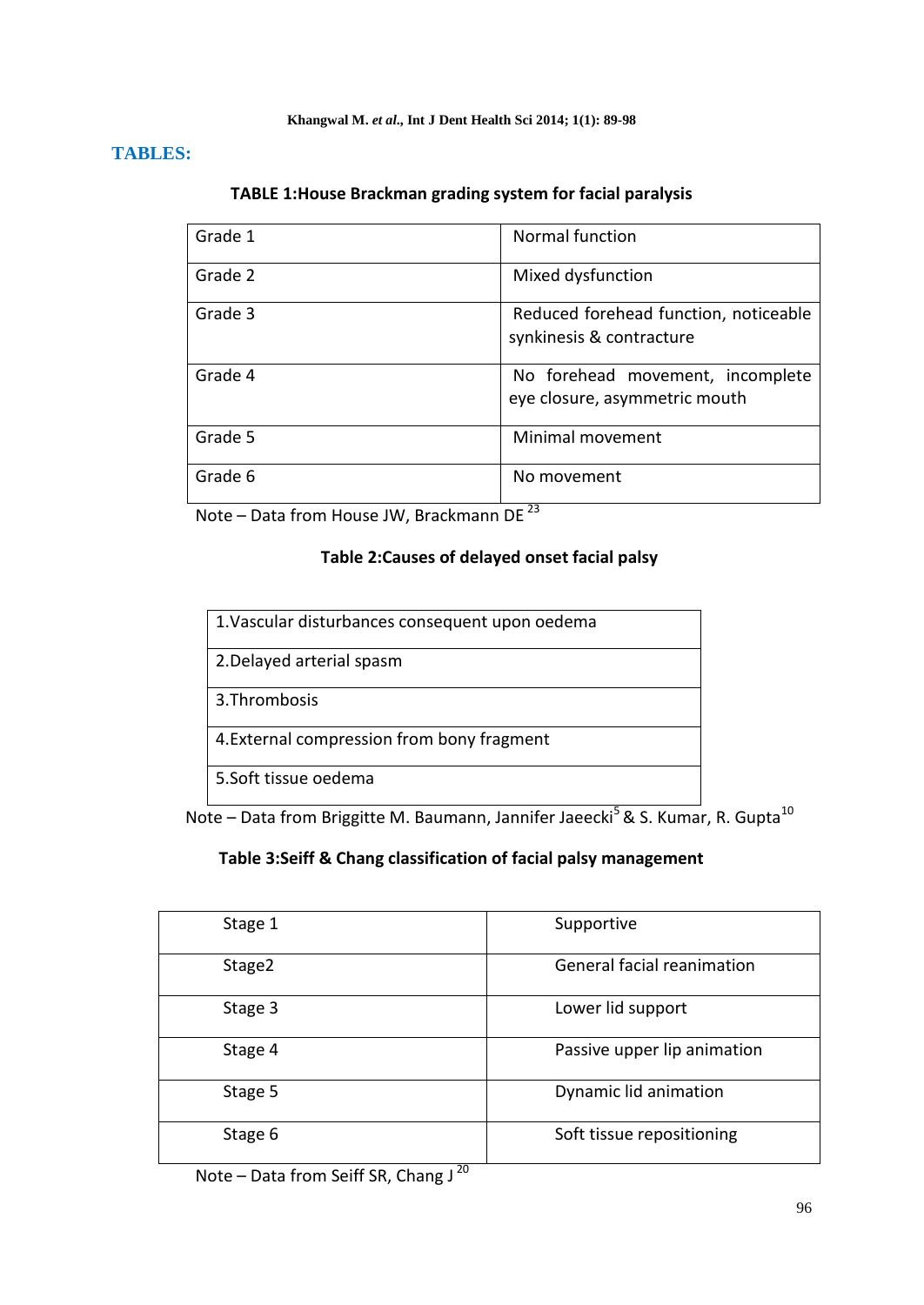# **Table 4:Management of facial paralysis**

| Management of facial paralysis                                         |
|------------------------------------------------------------------------|
| 1. Conservative                                                        |
| a. Physiotherapy                                                       |
| b. Lubrication of cornea- methylcellulose, preservative free eye drops |
| c. Taping of eyelid at night                                           |
| d. Punctal occlusion with punctal plug                                 |
| 2. Medical                                                             |
| a. Botulinum toxin                                                     |
| b. Steroid & Acyclovir                                                 |
| 3. Surgical                                                            |
| a. Decompression of facial nerve                                       |
| b. Torsorraphy                                                         |
| c. Neurorraphy                                                         |
| d. Reanimation                                                         |
| e. Suborbicularis oculi fat (SOOF) lift                                |
| f. Repositioning of soft tissue                                        |

 Note – Data from Mellissa Rodrigues De Araujo, Marcedo Rodrigues Azenha, Marcos Mauricio Capelari, Clovis Marzola<sup>2</sup>, N. Jullian Holand, Graeme M. Weiner<sup>12</sup>, T.S. Shafshak<sup>18</sup>, & Imran Rehman, S. Ahmed Sadiq<sup>22</sup>